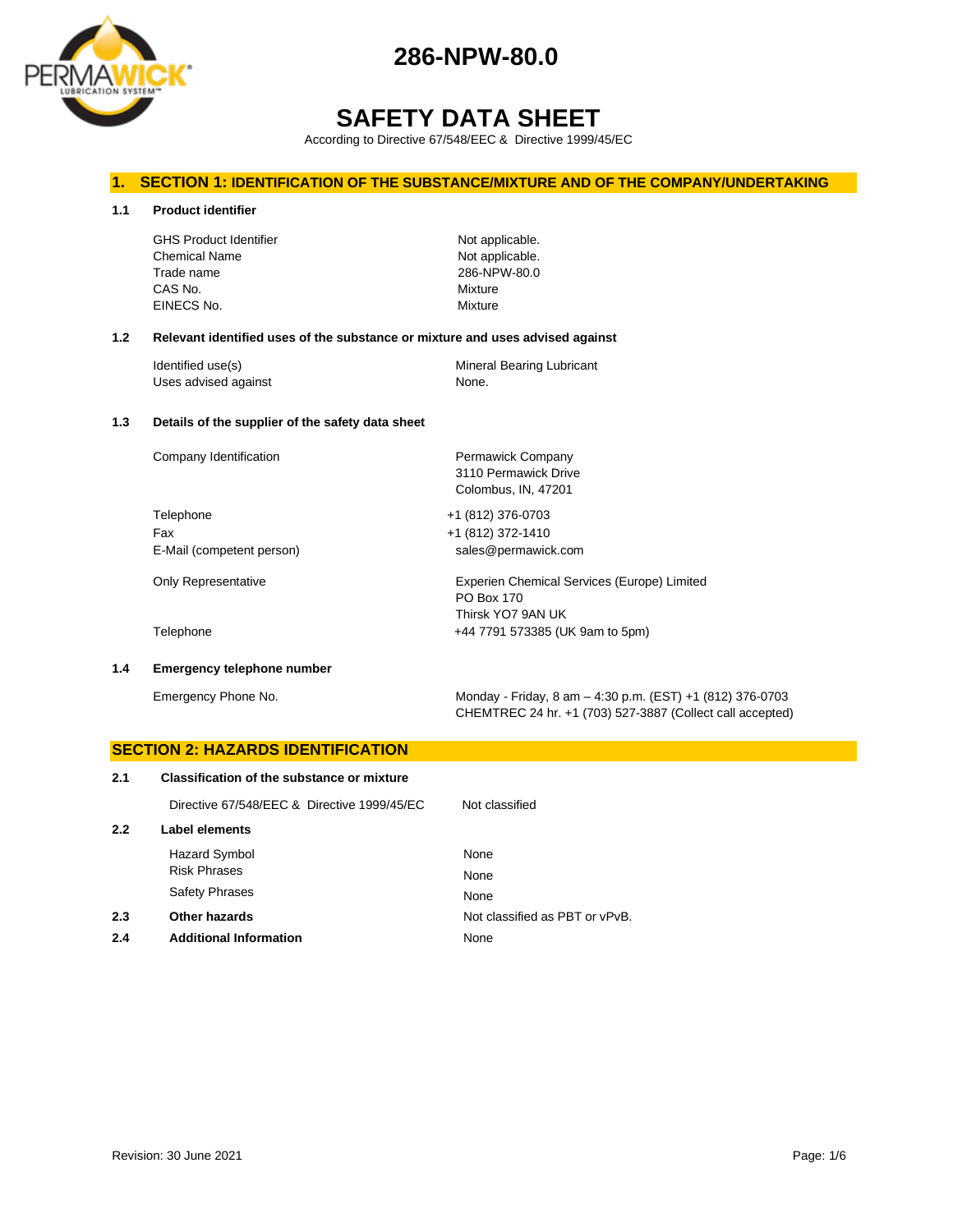

#### **SECTION 3: COMPOSITION/INFORMATION ON INGREDIENTS**

#### **3.2 Mixtures**

| <b>Hazardous</b><br>ingredient(s)                                | $%$ W/W | CAS No.    | <b>REACH</b><br><b>Registration No.</b> | <b>Classification According</b><br>to Regulation (EC) No<br>1278/2008 (CLP) | <b>Classification</b><br><b>According to</b><br>67/548/EEC |
|------------------------------------------------------------------|---------|------------|-----------------------------------------|-----------------------------------------------------------------------------|------------------------------------------------------------|
| Distillates (petroleum),<br>solvent-dewaxed heavy<br>paraffinic* | 60-100  | 64742-65-0 | Not applicable <sup>^</sup>             | Not classified.                                                             | Not classified.                                            |

Other Substances in the product which may present a health or environmental hazard, or which have been assigned occupational exposure limits, are detailed below.: None

\* Contains less than 3% DMSO extractable as measured by IP 346 method. Notes H and L apply.

^ Not yet subject to registration or is exempt.

#### **3.3 Additional Information**

For full text of R phrases see section 16.

#### **SECTION 4: FIRST AID MEASURES**



# **4.1 Description of first aid measures**

|     | Inhalation                                                                    | Unlikely to be required but if necessary treat<br>symptomatically.                         |
|-----|-------------------------------------------------------------------------------|--------------------------------------------------------------------------------------------|
|     | <b>Skin Contact</b>                                                           | Wash affected skin with soap and water.                                                    |
|     | Eye Contact                                                                   | Eyes should be washed with plenty of water. If symptoms<br>occur obtain medical attention. |
|     | Ingestion                                                                     | Unlikely to be required but if necessary treat<br>symptomatically.                         |
| 4.2 | Most important symptoms and effects, both<br>acute and delayed                | None                                                                                       |
| 4.3 | Indication of any immediate medical attention<br>and special treatment needed | None                                                                                       |

#### **SECTION 5: FIRE-FIGHTING MEASURES**

| 5.1 | <b>Extinguishing media</b>                               |                                                                                                             |  |  |  |
|-----|----------------------------------------------------------|-------------------------------------------------------------------------------------------------------------|--|--|--|
|     | -Suitable Extinguishing Media                            | Extinguish with waterspray, dry chemical, sand or carbon<br>dioxide.                                        |  |  |  |
|     | -Unsuitable Extinguishing Media                          | None anticipated.                                                                                           |  |  |  |
| 5.2 | Special hazards arising from the substance or<br>mixture | This product may give rise to hazardous fumes in a fire.                                                    |  |  |  |
| 5.3 | <b>Advice for fire-fighters</b>                          | A self contained breathing apparatus and suitable protective<br>clothing should be worn in fire conditions. |  |  |  |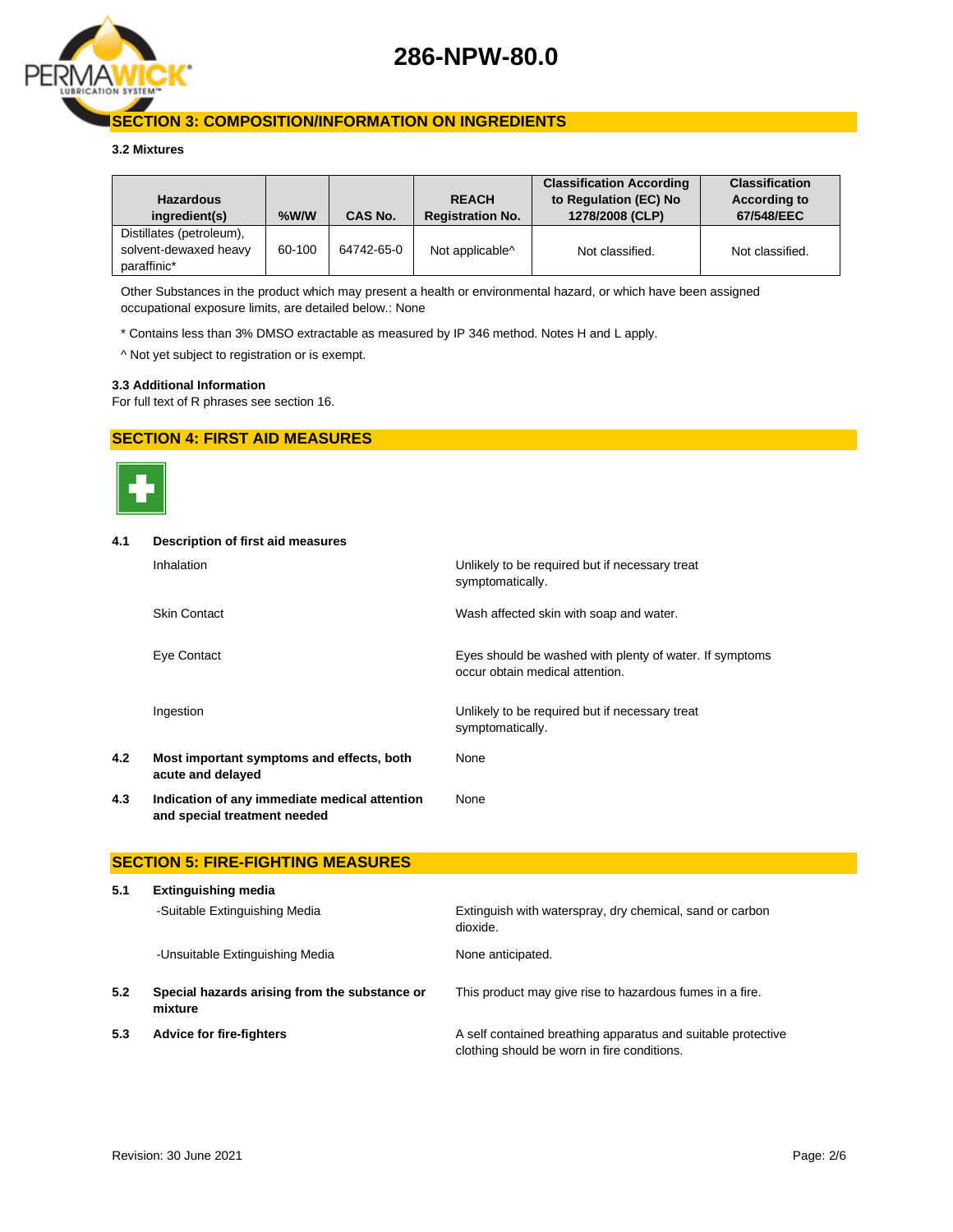

#### **SECTION 6: ACCIDENTAL RELEASE MEASURES**

| 6.1 | Personal precautions, protective equipment<br>and emergency procedures | Not normally required                                                                                                                              |
|-----|------------------------------------------------------------------------|----------------------------------------------------------------------------------------------------------------------------------------------------|
| 6.2 | <b>Environmental precautions</b>                                       | Use appropriate container to avoid environmental<br>contamination.                                                                                 |
| 6.3 | Methods and material for containment and<br>cleaning up                | Contain and cover spilled substance with dry sand or earth<br>or other suitable dry material. Transfer to a container for<br>disposal or recovery. |
| 6.4 | Reference to other sections                                            | None                                                                                                                                               |
| 6.5 | <b>Additional Information</b>                                          | None                                                                                                                                               |
|     | <b>SECTION 7: HANDLING AND STORAGE</b>                                 |                                                                                                                                                    |

**7.1 Precautions for safe handling None** 

**7.2 Conditions for safe storage, including any incompatibilities**

| 7.3 | Specific end use(s)     | Lubricating agent          |
|-----|-------------------------|----------------------------|
|     | -Incompatible materials | Strong oxidising agents.   |
|     | -Storage Temperature    | Store at room temperature. |

### **SECTION 8: EXPOSURE CONTROLS/PERSONAL PROTECTION**

#### **8.1 Control parameters**

#### **8.1.1 Occupational exposure limits**

|                   |                | LTEL (8 hr TWA | LTEL (8 hr                | STEL  | <b>STEL</b>          |       |
|-------------------|----------------|----------------|---------------------------|-------|----------------------|-------|
| <b>SUBSTANCE.</b> | <b>CAS No.</b> | ppm)           | $TWA$ ma/m <sup>3</sup> ) | (ppm) | (mg/m <sup>3</sup> ) | Note: |
| None              | ----           | ----           | $\frac{1}{2}$             | ----  | ----                 |       |

| <b>Biological limit value</b> |                   |                |                               |       |
|-------------------------------|-------------------|----------------|-------------------------------|-------|
| Limit value type              |                   |                |                               |       |
| (country of origin)           | <b>SUBSTANCE.</b> | <b>CAS No.</b> | <b>Biological limit value</b> | Note: |
| None known                    | $\cdots$          | ----           | $\cdots$                      | ----  |

#### **8.1.2 Recommended monitoring method** None

#### **8.2 Exposure controls**

8.2.1 **Appropriate engineering controls** Not normally required.

**8.2.2 Personal protection equipment**

Eye/face protection extensive spectacles.



Skin protection (Hand protection/ Other) Not normally required.

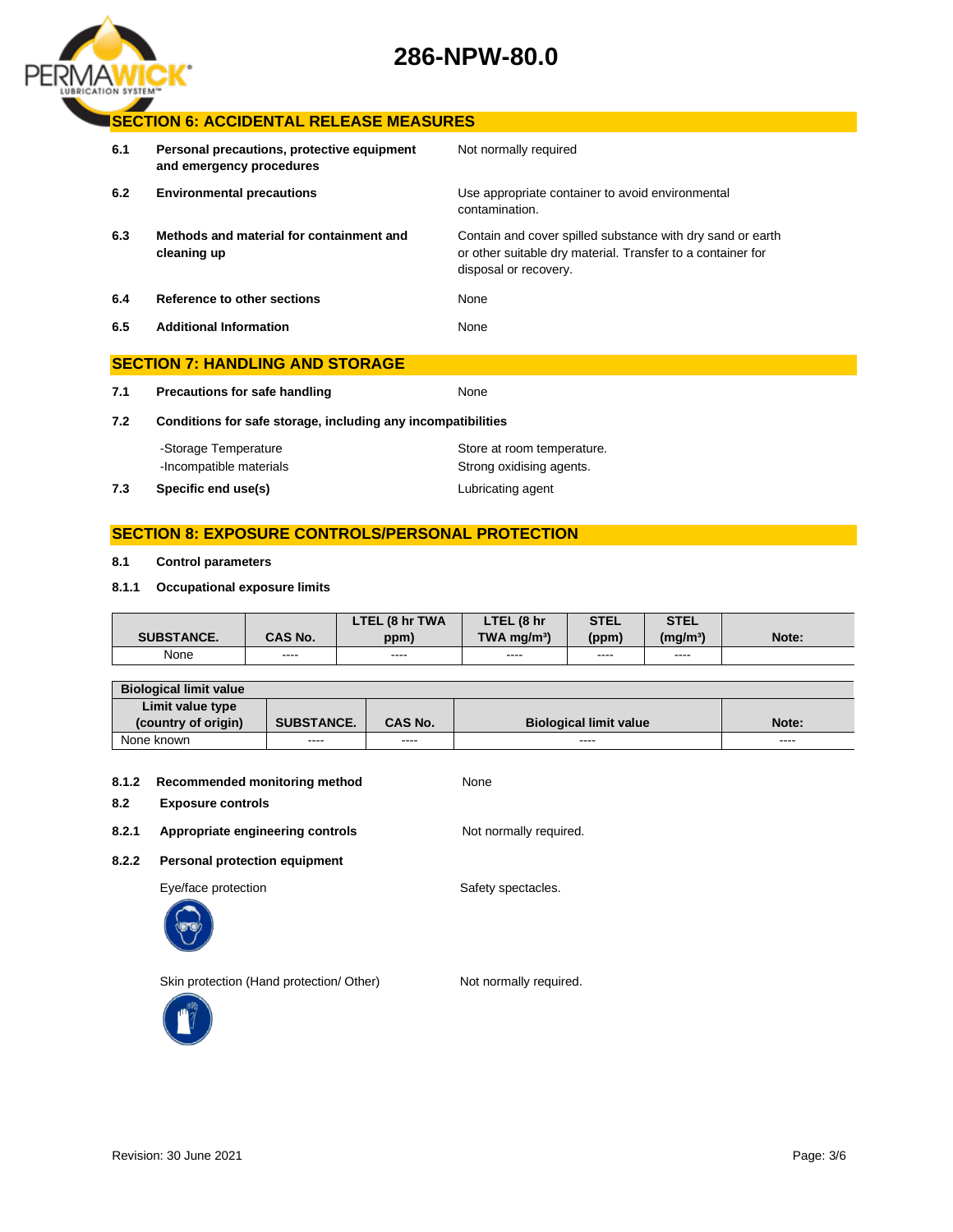



Thermal hazards **Not required.** Not normally required.

#### **8.2.3 Environmental Exposure Controls Not normally required.**

### **SECTION 9: PHYSICAL AND CHEMICAL PROPERTIES**

**9.1 Information on basic physical and chemical properties**

Appearance **Granular** Colour. Colour. Odour **Fuel oil-like.** Odour threshold (ppm) Not available pH (Value) Not available Melting point (°C) / Freezing point (°C) Not available Boiling point/boiling range (°C): Not available Flash point (°C) 213 [Clevland Open cup] Evaporation rate Not available Flammability (solid, gas) Not available Explosive limit ranges **Not available** Not available Vapour pressure (Pascal) Not available Not available Vapour density (Air=1) Not available Density (g/ml) 0.88 Solubility (Water) Negligible. Solubility (Other) Not available Partition coefficient (n-Octanol/water) Not available Auto ignition point (°C) and the contract of the Not available Not available Decomposition temperature (°C) Not available Kinematic Viscosity (cSt) @ 40°C (Bsae Oil) 126.6 Explosive properties Not explosive. Oxidising properties Not oxidising.

**9.2 Other information Not available. Other information** 

### **SECTION 10: STABILITY AND REACTIVITY**

| 10.1 | Reactivity                              | Stable under normal conditions. |
|------|-----------------------------------------|---------------------------------|
|      | 10.2 Chemical stability                 | Stable.                         |
|      | 10.3 Possibility of hazardous reactions | None anticipated.               |
|      | 10.4 Conditions to avoid                | None                            |
|      | 10.5 Incompatible materials             | Oxidizers                       |
|      | 10.6 Hazardous Decomposition Product(s) | Carbon monoxide, Carbon dioxide |

#### **SECTION 11: TOXICOLOGICAL INFORMATION**

| 11.1 | Information on toxicological effects |  |  |  |
|------|--------------------------------------|--|--|--|
|------|--------------------------------------|--|--|--|

### **11.1.1 Substances**

Not applicable

#### **11.1.2 Mixtures**

| Acute toxicity         | Not available. |
|------------------------|----------------|
| Irritation             | Not available. |
| Corrosivity            | Not available. |
| Sensitisation          | Not available. |
| Repeated dose toxicity | Not available. |
| Carcinogenicity        | Not available. |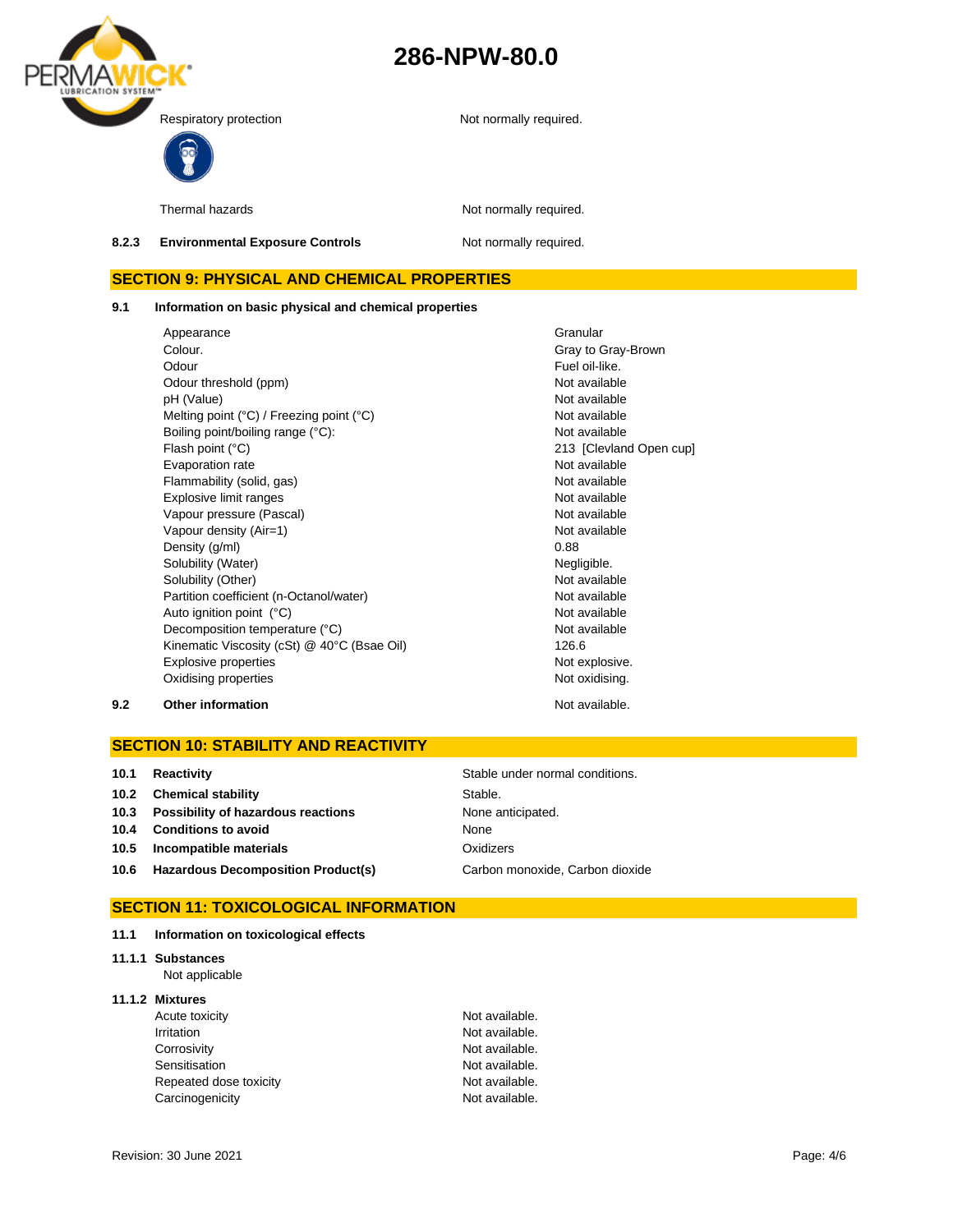



#### **11.1.3 Substances in preparations / mixtures**

Distillates (petroleum), solvent-dewaxed heavy paraffinic (CAS No. 64742-65-0)

| <b>Acute toxicity</b>            |                                              |
|----------------------------------|----------------------------------------------|
| -Ingestion                       | $LD50 > 5000$ mg/kg (rat)                    |
| -Inhalation                      | $LC50 = 2.18$ mg/l (4 hour(s)) (rat)         |
| -Dermal                          | $LD50 > 2000$ mg/kg (rabbit)                 |
| -Irritation                      | Non-irritant.                                |
| <b>Sensitisation</b>             | It is not a skin sensitiser.                 |
| <b>Repeated dose toxicity</b>    | Oral NOAEL $<$ 125 mg/kg (rat)               |
|                                  | Inhalation NOAEL > 980 mg/m <sup>3</sup>     |
|                                  | Dermal NOAEL = $1000 \text{ mg/kg}$ (rabbit) |
| <b>Mutagenicity</b>              | Negative                                     |
| Carcinogencity                   | Negative                                     |
| 11.2<br><b>Other information</b> | None known.                                  |

### **SECTION 12: ECOLOGICAL INFORMATION**

| Toxicity -<br>Substances in preparations / mixtures                                                                                       |                                                                                                                                                                                        |  |
|-------------------------------------------------------------------------------------------------------------------------------------------|----------------------------------------------------------------------------------------------------------------------------------------------------------------------------------------|--|
| Distillates (petroleum), solvent-dewaxed heavy paraffinic (CAS No. 64742-65-0)                                                            |                                                                                                                                                                                        |  |
| <b>Acute toxicity</b>                                                                                                                     | Fish NOEL $> 100$ mg/l (96 hour) (P. promelas)<br>Aquatic invertebrates: NOEL > 10,000 mg/l (96 hour) (G.<br>pulex)                                                                    |  |
| <b>Long Term</b>                                                                                                                          | Algae NOEL > 100 mg/l (72 hour) (P. subcapitata)<br>Aquatic invertebrates: $NOEL = 10$ mg/l (21 days) (D. magna)<br>Microorganisms $NOEL > 2.17$ mg/l (4 days)                         |  |
| Persistence and degradability<br><b>Bioaccumulative potential</b><br><b>Mobility in soil</b><br><b>Results of PBT and vPvB assessment</b> | There is evidence of degredation in soil and water.<br>The substance has low potential for bioaccumulation.<br>The product has low mobility in soil.<br>Not classified as PBT or vPvB. |  |
|                                                                                                                                           | <u>JLUTIVN TZ. LUULUUIUAL INI UNIIIATIUN</u>                                                                                                                                           |  |

**12.6 Other adverse effects None known.** None known.

### **SECTION 13: DISPOSAL CONSIDERATIONS**

**13.1 Waste treatment methods** Disposal should be in accordance with local, state or national legislation.Consult an accredited waste disposal contractor or the local authority for advice.

#### **13.2 Additional Information None known.**

### **SECTION 14: TRANSPORT INFORMATION**

| Land transport (ADR/RID)     | Not classified as dangerous for transport. |
|------------------------------|--------------------------------------------|
| UN number                    |                                            |
| Proper Shipping Name         |                                            |
| Transport hazard class(es)   |                                            |
| Packing Group                |                                            |
| Hazard label(s)              |                                            |
| Environmental hazards        |                                            |
| Special precautions for user |                                            |
|                              |                                            |

UN number Proper Shipping Name Transport hazard class(es)

**14.2 Sea transport (IMDG)** Not classified as dangerous for transport.